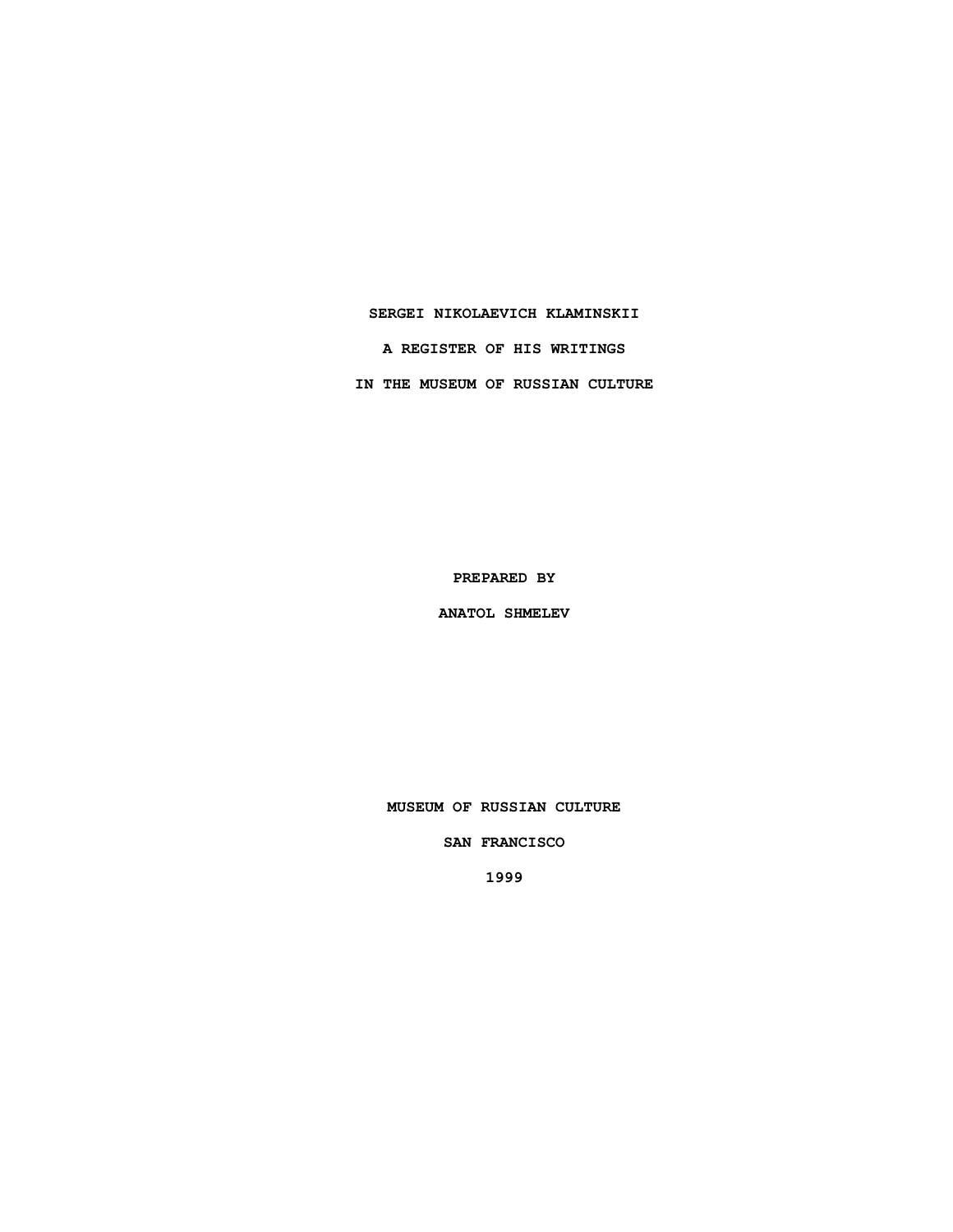#### **SCOPE AND CONTENT NOTE**

#### **SERGEI NIKOLAEVICH KLAMINSKII PAPERS**

**This collection consists of a twenty-one-volume handwritten and illustrated history of the Russian army, 862-1922. Of particular interest are the volumes covering the late Imperial years and Civil War, in which the author, himself a military officer, was able to comment on historical events as a participant. Volumes 10, 19 and 20 are devoted exclusively to uniforms, military schools and institutes, and histories of the various regiments.**

**Detailed processing and preservation microfilming for these materials were made possible by a generous grant from the National Endowment for the Humanities and by matching funds from the Hoover Institution and Museum of Russian Culture. The grant also provides depositing a microfilm copy in the Hoover Institution Archives. The original materials and copyright to them (with some exceptions) are the property of the Museum of Russian Culture, San Francisco. A transfer table indicating corresponding box and reel numbers is appended to this register.**

**The Hoover Institution assumes all responsibility for notifying users that they must comply with the copyright law of the United States (Title 17 United States Code) and Hoover Rules for the Use and Reproduction of Archival Materials.**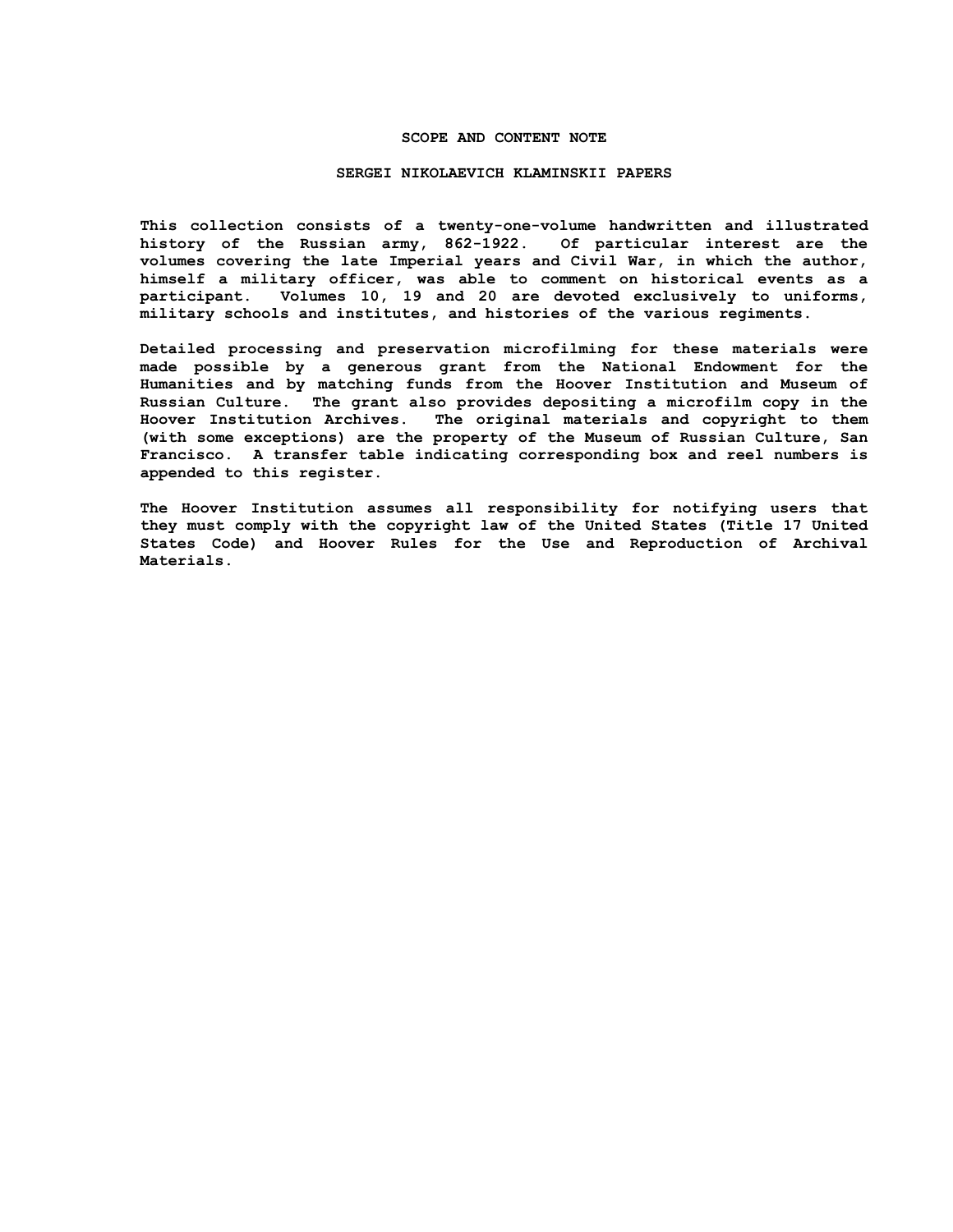## **REGISTER**

# **SERGEI NIKOLAEVICH KLAMINSKII PAPERS**

## **SERIES DESCRIPTION:**

| Box Nos  | Series                                                                                                                                                                                    |
|----------|-------------------------------------------------------------------------------------------------------------------------------------------------------------------------------------------|
| $1 - 20$ | WRITINGS, n.d. Bound manuscript history of the Russian<br>army, 862-1922. The twenty-one volumes are arranged<br>chronologically by title, except for the final three<br>thematic volumes |